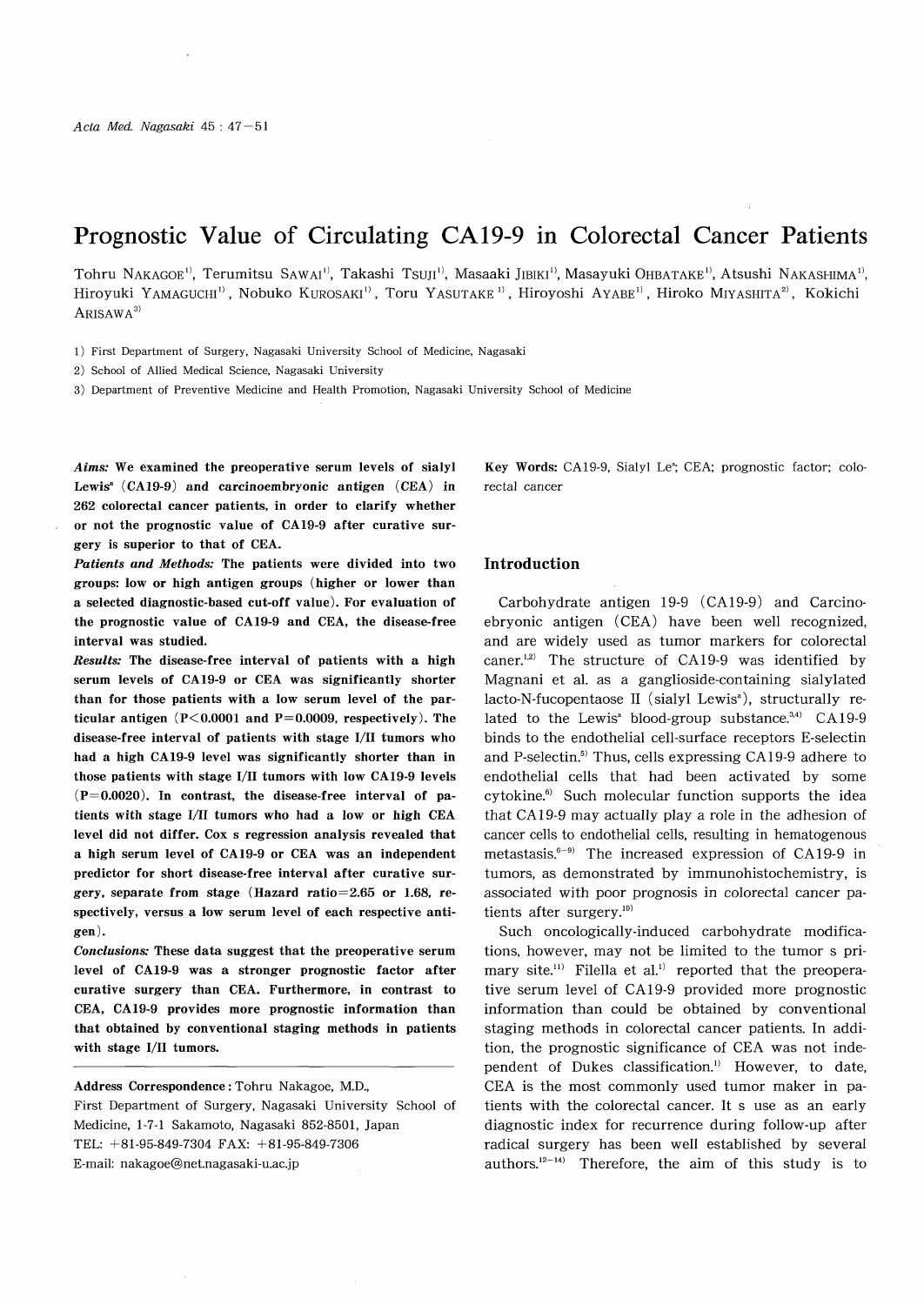clarify whether or not the prognostic value of CA19-9 is superior to that of CEA in colorectal cancer patients.

# Patients and Methods

Preoperative serum levels of CA19-9 and CEA were measured in 262 colorectal cancer patients (155 male and 107 female) who underwent attempted curative resections at Nagasaki University Hospital from January 1990 to December 1995. The median age of patients studied was 65.0 years (range, 23 - 90). Patients with more than one carcinoma of the colon (synchronous or metachronous) were excluded from this study. In the studied patients, there was no evidence of other organ malignancies, and no patients had been given preoperative treatment with anticancer drugs. Patients who died within 30 postoperative days were not included in this study.

One hundred and sixty tumors were localized in the colon and 102 tumors were localized in the rectum. The surgically resected specimens from the 262 colorectal cancer patients were fixed in 10% formaldehyde and embedded in paraffin. The sections of the resected specimens were stained with hematoxylin and eosin. The American Joint Committee on Cancer (AJCC) Classification and Stage grouping was used to classify the tumors. $15$  Each tumor was histopathologically classified according to its histology using the World Health Organization criteria presented by Jass and Sobin<sup>16)</sup>: 80 tumors were classified as well-differentiated adenocarcinomas, 155 tumors as moderately differentiated adenocarcinomas, 20 tumors as poorly differentiated adenocarcinomas, and 7 tumors as mucinous carcinomas. The 262 patients included 38 patients in stage I, 130 in stage II, and 94 in stage III.

All patients underwent standard follow-up examinations, including laboratory testing every 3 months. The median length of follow-up was 1847 days (range, 72-3154 days). Of the 262 patients, 171 patients are currently alive with no evidence of recurrent disease, while 4 patients are alive with recurrent disease at the time of this writing (i.e. December 1999). Recurrences of colorectal cancer followed by death occurred in 63 patients, and 24 patients died of different diseases with no evidence of colorectal tumor.

## Measurement of the serum levels of antigens

In order to detect the presence of circulating cancer markers, blood was obtained from the patients venous circulation after an overnight fast. The blood samples

were separated immediately by centrifugation and the remaining blood sera were stored at  $-80^{\circ}$  until use. The serum levels of CA19-9 and CEA were measured in the Otsuka Assay Laboratory (Tokushima, Japan) using commercially available radioimmunoassay kits: specifically, the Centocor CA19-9 RIA kit<sup>17)</sup> (Centocor, Malvern, PA, USA) and the CEA Roche 2 kit<sup>18)</sup> (Nippon Roche K.K., Tokyo, Japan), respectively. The data obtained were based on the simultaneous assay of these two antigens using the same set of sera. The cut-off values recommended by the manufacturers for diagnostic use were 37 U/ml for CA 19-9 and 2.5 ng/ml for CEA <sup>17,18)</sup> For each antigen, we classified the patients into two groups: a high antigen group, with a serum antigen concentration greater than the selected cut-off value, and a low antigen group, with less than the cut-off value.

# Statistical analysis

For univariate statistical analysis, the  $\chi^2$  test or Fisher's exact probability test for categorical data was used. For evaluation of the prognostic value of CA 19-9 and CEA, the disease-free interval in the 262 patients was studied. The effect of each variable upon the disease-free interval was calculated according to the Kaplan-Meier method,<sup>19)</sup> and differences between survival curves were tested for significance using the logrank test.20)

Multivariate analysis was performed with a Cox's proportional hazard regression model in order to assess the effects of different variables on patient.<sup>21)</sup> The serum levels of CA19-9 and CEA were compared with the stage that is generally used in colorectal cancer patient management and well-supported in the literature.<sup>15)</sup> All tests were two-tailed and a  $P$  value of less than 0.05 was considered to be significant.

### Results

# Comparison of stage between low antigen group and high antigen group

Of the 262 patients, the high antigen groups encompassed the following patients and percentages: 52 (19.9%) for CA 19-9 and 92 (35.1%) for CEA. The distribution of CA19-9 and CEA according to the AJCC stage grouping is shown in Table 1. The high CEA group had a more advanced stage than the low CEA group  $(P=0.0026)$ , although there was no difference in stage between the low CA19-9 group and the high CA19- 9 group.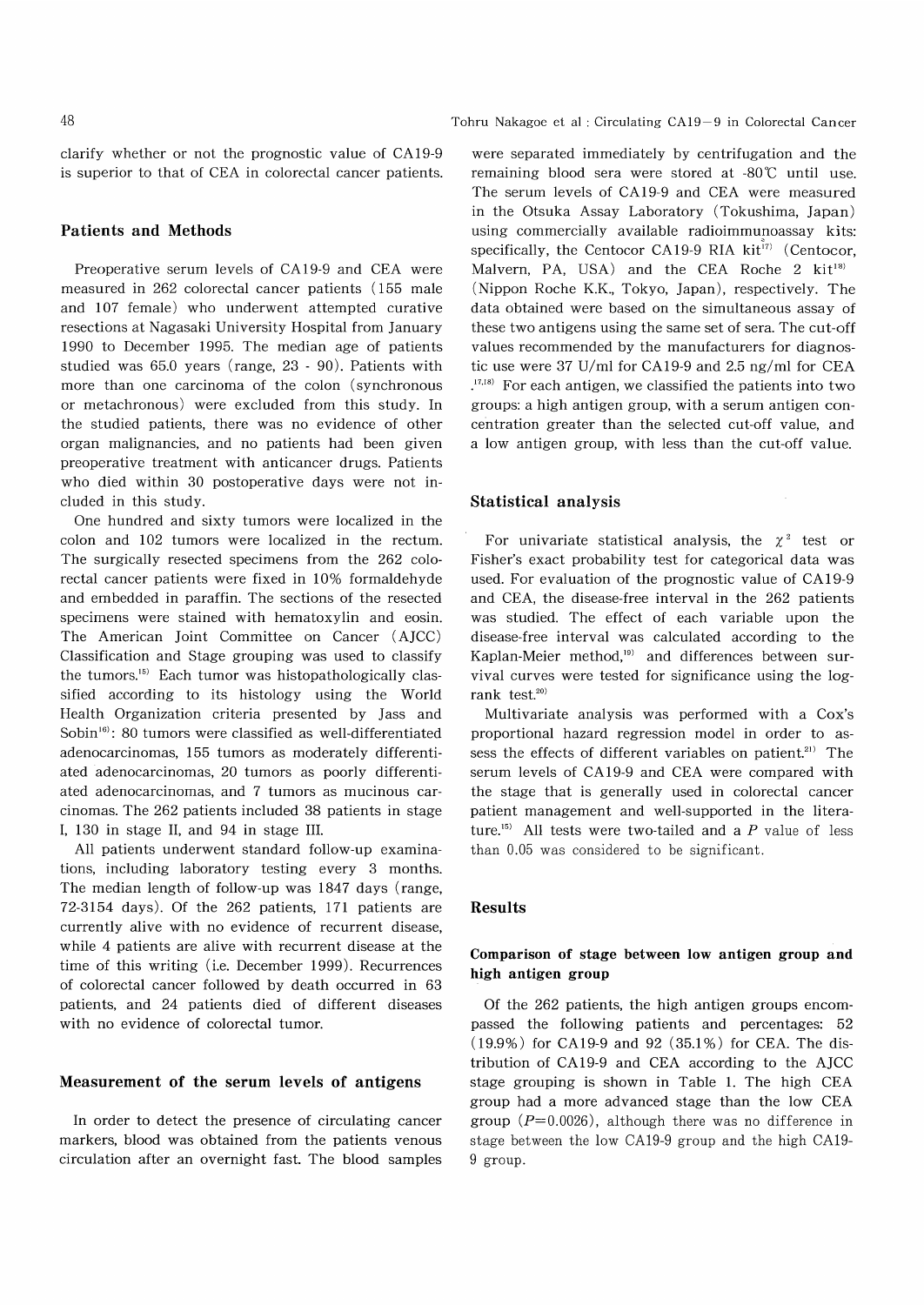Tohru Nakagoe et al : Circulating CA19-9 in Colorectal Cancer

Table 1. Distribution of CA19-9 and CEA according to AJCC stage grouping.

| No. of Carcinoma (%) |          |           | No. of Carcinoma (%) |           |           |
|----------------------|----------|-----------|----------------------|-----------|-----------|
| Low                  | High     |           |                      | High CEA  |           |
| CA19-9               | CA19-9   |           | group                | group     |           |
| group                | group    |           | $(n=170)$            | $(n=92)$  |           |
| $(n=210)$            | $(n=52)$ | $P$ value |                      |           | $P$ value |
|                      |          | 0.0965    |                      |           | 0.0026    |
| 35(16.7)             | 3(5.8)   |           | 34(20.0)             | 4(4.4)    |           |
| 104(49.5)            | 26(50.0) |           | 80(47.1)             | 50 (54.4) |           |
| 71 (33.8)            | 23(44.2) |           | 56 (32.9)            | 38(41.3)  |           |
|                      |          |           |                      |           | Low CEA   |

Comparison of disease-free interval after surgery be-

# tween low antigen group and high antigen group patients

Figure 1 shows the disease-free interval of patients with colorectal cancer according to the results of preoperative CA 19-9 and CEA levels. Patients with high serum levels of CA19-9 and CEA had shorter diseasefree intervals than those with low serum levels of those respective antigen  $(P<0.0001$  and  $P=0.0009$ , respectively)

Figures 2 and 3 show the prognostic evaluations of CA19-9 and CEA serum levels subdivided according to AJCC stage grouping. The disease-free interval of patients with stage I/II tumors who had high CA19-9 levels was significantly shorter than that noted in patients with low CA19-9 levels  $(P=0.0020)$ , although the disease-free interval of patients with stage I/II disease who had either low or high CEA levels did not differ. The disease-free interval of patients with stage III disease who had high serum levels of CA19-9 or CEA was significantly shorter than the interval noted in patients with low serum levels of the respective antigens  $(P)$  $=0.0008$  or  $P=0.0019$ , respectively).

### Prognostic value of serum antigen level

A multivariate Cox's regression analysis was used in order to select the variables having the correlation with disease-free interval. The variables, i.e. serum CA 19-9 status or serum CEA status, were each independent prognostic factors for the disease-free interval of patients after curative surgery, separate from stage. The hazard ratios of high serum levels of CA 19-9 or CEA versus low serum levels of the respective antigens were 2.65 or 1.68, respectively (Table 2).

Table 2. Prognostic variables for survival in Cox s regression analysis.

| Variable            | Categories | Hazard ratio | $(95\% \text{ CI*})$ | $P$ value |
|---------------------|------------|--------------|----------------------|-----------|
| Stage               | I          | 1            |                      |           |
|                     | II         | 5.07         | 0.67-37.99           | 0.1140    |
|                     | Ш          | 18.81        | 2.57-137.42          | 0.0038    |
| Serum CA19-9 status | Low        | 1            |                      |           |
|                     | High       | 2.65         | 1.59-4.41            | 0.0002    |
| Serum CEA status    | Low        | 1            |                      |           |
|                     | High       | 1.68         | 1.02-2.78            | 0.0410    |

\* CI, Confidence interva



Fig 1. Disease-free interval after curative surgery for patients with colorectal cancer according to preoperative serum levels of CA19-9 (top) and CEA (bottom).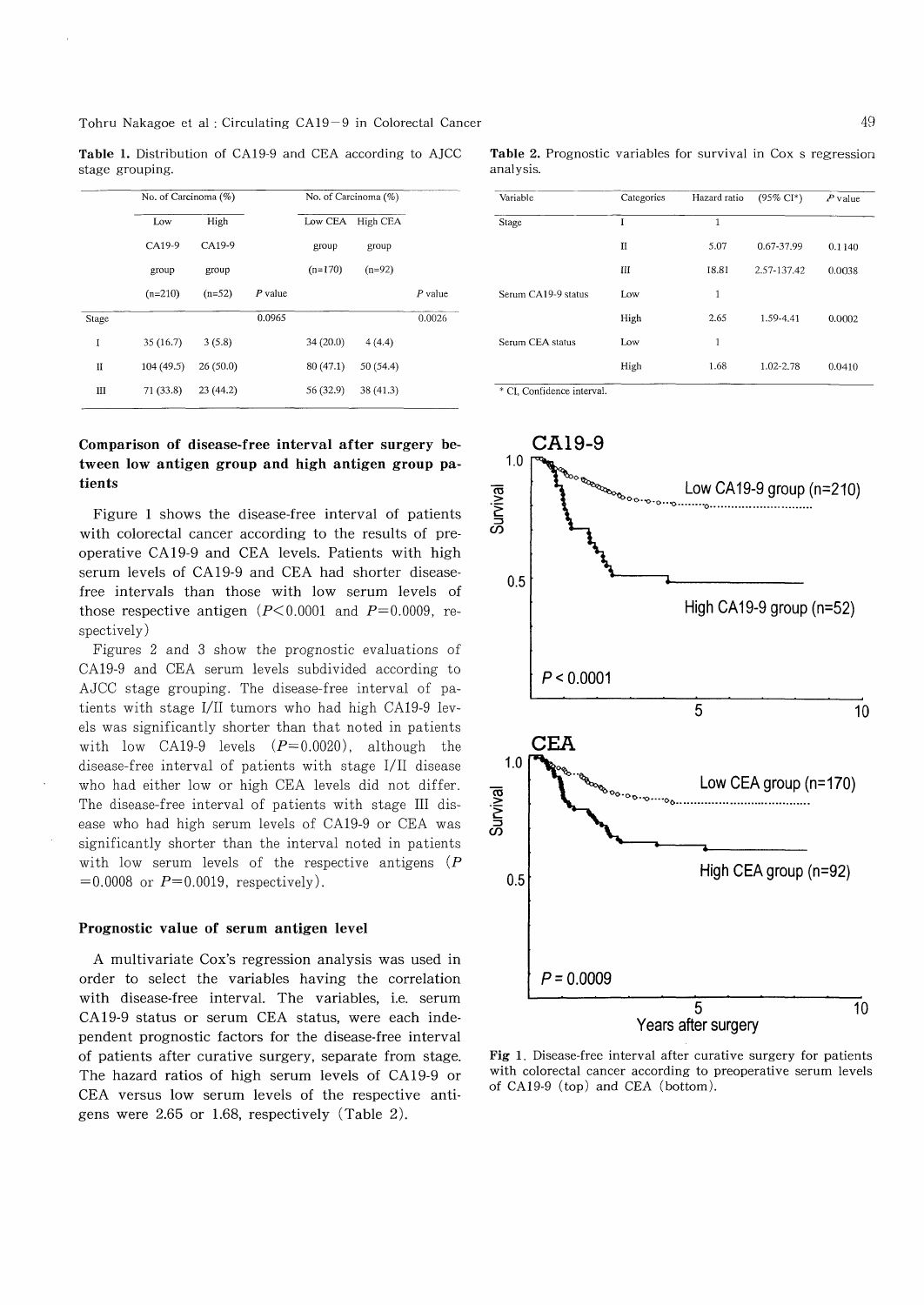



Figure 2. Disease-free interval after curative surgery for patients with stage I/II tumors according to preoperative serum levels of CA19-9 (top) and CEA (bottom).

Figure 3. Disease-free interval after curative surgery for patients with stage III tumors according to preoperative serum levels of CA19-9 (top) and CEA (bottom).

# Discussion

The current study reveals that preoperative serum level of CA19-9 is a stronger prognostic factor after curative surgery than the preoperative serum level of CEA. In particular, the preoperative serum level of CA 19-9 in patients with stage I/II tumors provided additional information for allocating these patients into groups of either low or high risk of recurrence, in contrast to serum levels of CEA.

The prognostic value of the preoperative serum CA 19-9 level has been reported in patients with colorectal cancer.<sup>1,22,23)</sup> Filella et al.<sup>1)</sup> reported the prognostic value of CA19-9 and CEA based on the disease-free interval after curative surgery in 162 colorectal cancer patients. The prognostic value of these serum markers are as follows: (i) CA 19-9 provides more prognostic information than conventional staging methods (Dukes classification). In patients with Dukes C tumors, additional information is obtained for the allocation of these patients into groups of either low or high risk of recurrence; (ii) the prognostic significance of CEA is not independent of Dukes classification, according to multivariate analysis.

The current study also reveals that CA19-9 provides more prognostic information than conventional staging methods. In fact, the preoperative serum levels of CA 19-9 in patients with stage 1/11 or III tumors provides additional information for allocating these patients into groups of recurrence risk (either low or high risk). However, in the report of Filella et al.,<sup>1)</sup> the prognostic value of CA 19-9 in patients with Dukes B tumors is not revealed. The difference between the current study and Filella et al. s report ') may be due